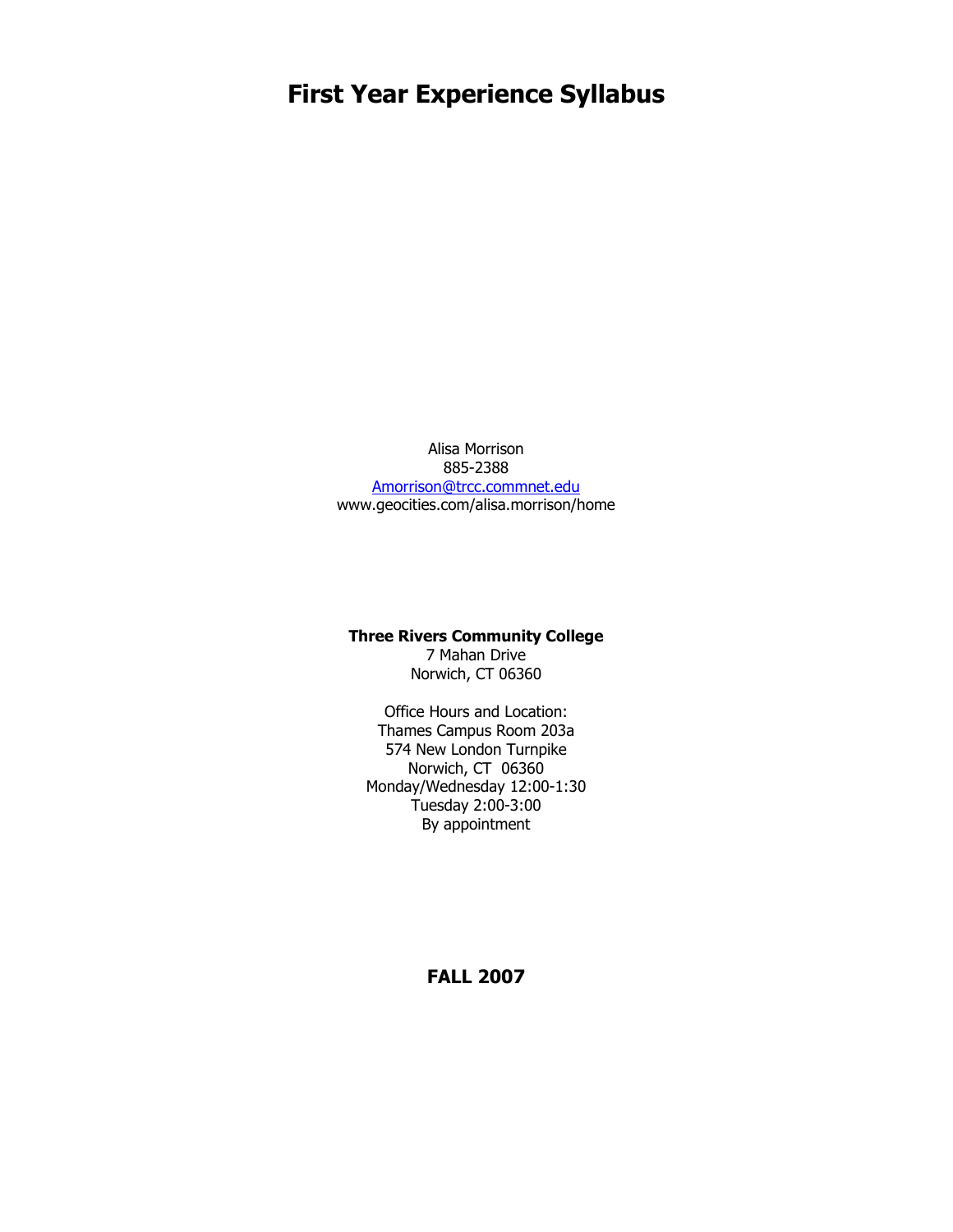# **Course Description**

The content of this course is designed to help you make a smooth transition to college. Information on how to succeed in college in terms of studying, balancing family and job responsibilities with new college demands, planning for the future, and just knowing "the ropes" will be provided. You can expect regular reading and writing assignments along with classroom discussion as you investigate how to be successful in this new environment.

## **Course Objectives**

Students should seek to achieve the following objectives:

- $\div$  To make a positive transition into college life
- $\cdot \cdot$  To learn and develop skills that enhance studying, coping, planning, and critical thinking
- To develop a support network
- $\cdot \cdot$  To improve attitudes toward the teaching/learning process and toward teachers and learners involved in that process
- $\cdot \cdot$  To learn about and use the resources of the institution such as the library, the student services area, the computer labs, etc.
- $\div$  To feel more confident about writing, reading and speaking in an academic setting
- $\cdot \cdot$  To develop personal career and academic goals and to minimize the factors of life that obstructs the attainment of these goals
- $\cdot \cdot$  To become aware of attitudes towards tolerance and acceptance of diverse communities as reflected in the microcosm of the Three Rivers' community.
- To understand the value of active participation in a community through attendance at TRCC functions
- $\cdot \cdot$  To discover what a great place Three Rivers Community College is and to know that in this setting, you can develop to your fullest potential.

# **Disabilities Statement**

If you have a hidden or visible disability, which may require classroom or test-taking modification, please see your instructor as soon as possible. If you have not already done so, please be sure to notify Chris Scarborough, Learning Disabilities Specialist (892-5791).

# **Evaluation Criteria**

The First Year Experience course demands active involvement in learning experiences accompanied by reading and writing activities that synthesize those experiences. The nature of its content requires critical thinking skills to be learned, developed, and applied. Therefore the following criteria will be considered in evaluating your performance:

- a. class participation
- b. In-class assignments/quizzes and other assignments
- c. two examinations
- d. Group Presentation
- e. journal entries/notebook/portfolio

f. Team Project

Explanation of Criteria

a. Class Participation

Students should be prepared to participate in every class. Absence from class prohibits you from taking part, and absences prevent you from gaining credit for in-class activities. This includes come into class prepared with, at the least, paper and writing implement. (Experience shows that students who miss more than four daytime or two evening classes often end up failing the course.)

b. Weekly writing assignments and other assignments

 Writing assignments are designed to provide opportunities for exploration of ideas or for confirmation of understanding. It is to your benefit to complete all assignments on time. Late assignments will not be tolerated

c. Two examinations

One exam will be composed of multiple choice, short answers, true false, and essay questions. The other may be in a different format. They are designed to monitor students' progress and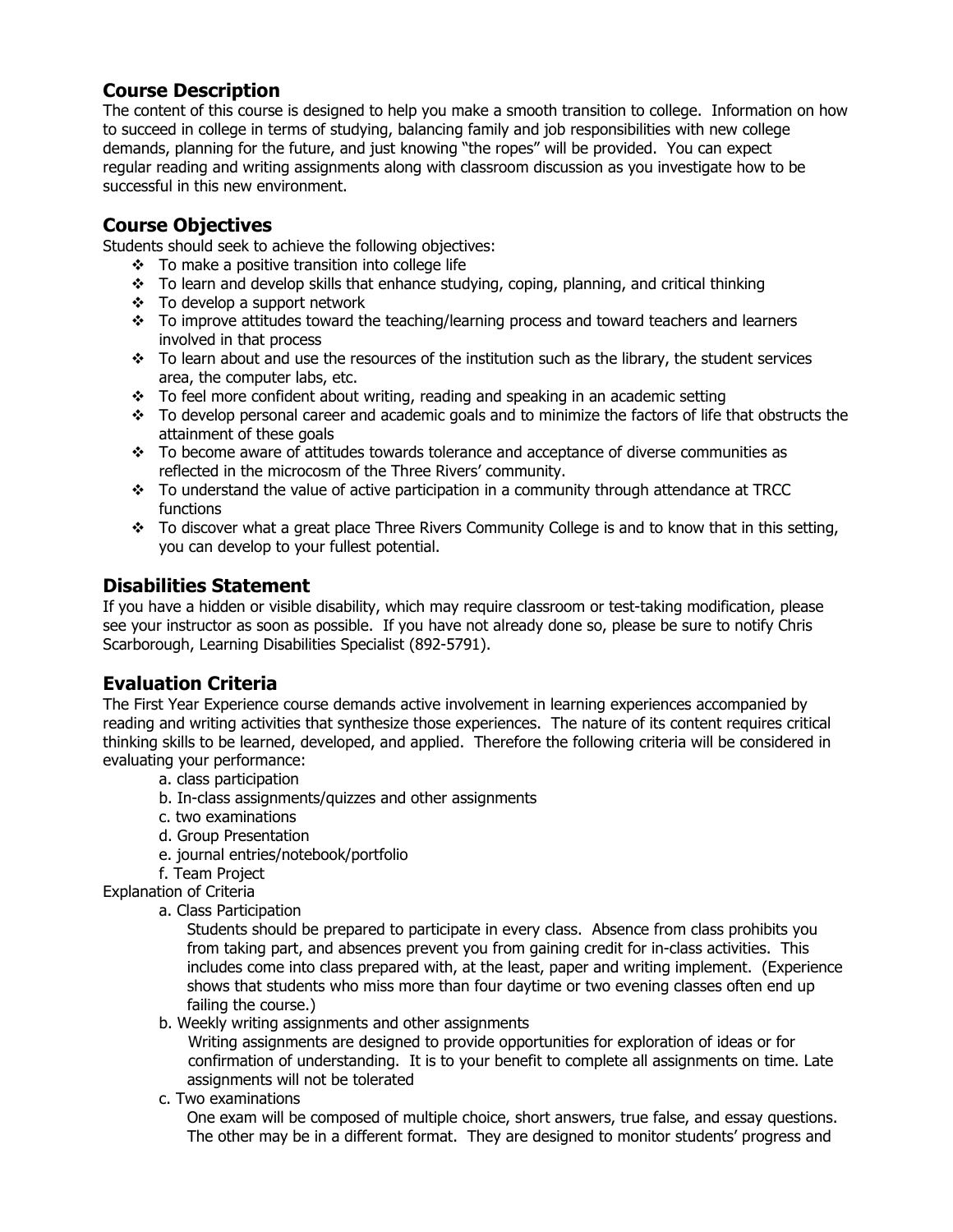understanding of the underlying principles of college success. They are also intended to be opportunities for practice in test taking. Students who do not complete a final examination will not pass the course. Exams cannot be made up unless arrangements have been made with the instructor prior to the time of the exam.

d. Group Presentation

You will be required to take part in the presentation of one chapter from the text. The group will be assigned on the first day of class. On your assigned day, you MUST be present and prepared to present your assignment.

e. Notebook / portfolio

 Students should plan to keep all materials and assignments in a three-ring binder. Each page is to be dated. In effect, this becomes a portfolio of all that is accomplished in a semester. You will refer to this notebook even after this class has ended. You may be asked to submit selected pieces of your work for research purposes.

f. Team Project

The Class will be assigned a Team Project to be worked on as a group.

#### **Grade Computation**

The following is a general breakdown of the final grade:

| Attendance/class participation | 20%        |
|--------------------------------|------------|
| Assignments, written and other | <b>20%</b> |
| Two examinations               | <b>20%</b> |
| <b>Group Presentation</b>      | 10%        |
| <b>Team Project</b>            | 15%        |
| Notebook/portfolio/Journals    | 15%        |

#### **Grading System**

Students may earn the following grades: A, A-, B+, B, B-, C+, C, C-, D+, D, D-, F Numerical Components

| А    | 94-100 |    | 73-76    |
|------|--------|----|----------|
| A-   | 90-93  | C- | 70-72    |
| $B+$ | 87-89  | D+ | 67-69    |
| B    | 83-86  |    | 63-66    |
| $B-$ | 80-82  | D- | 60-62    |
|      | 77-79  |    | $0 - 59$ |

#### **Plagiarism**

Plagiarism is the unacknowledged use of another person's works or ideas in your

writing. It is often known as copying word for word. However, even paraphrasing without acknowledgement or using the ideas of your peers garnered from class discussion or a study group is considered plagiarism. Whether it is conscious or unconscious, plagiarism is a serious academic offense. Your writing for this course, and any other course at TRCC, is expected to be original, the product of your own thinking. A student who is determined to have plagiarized will receive an F on the assignment and may fail the course.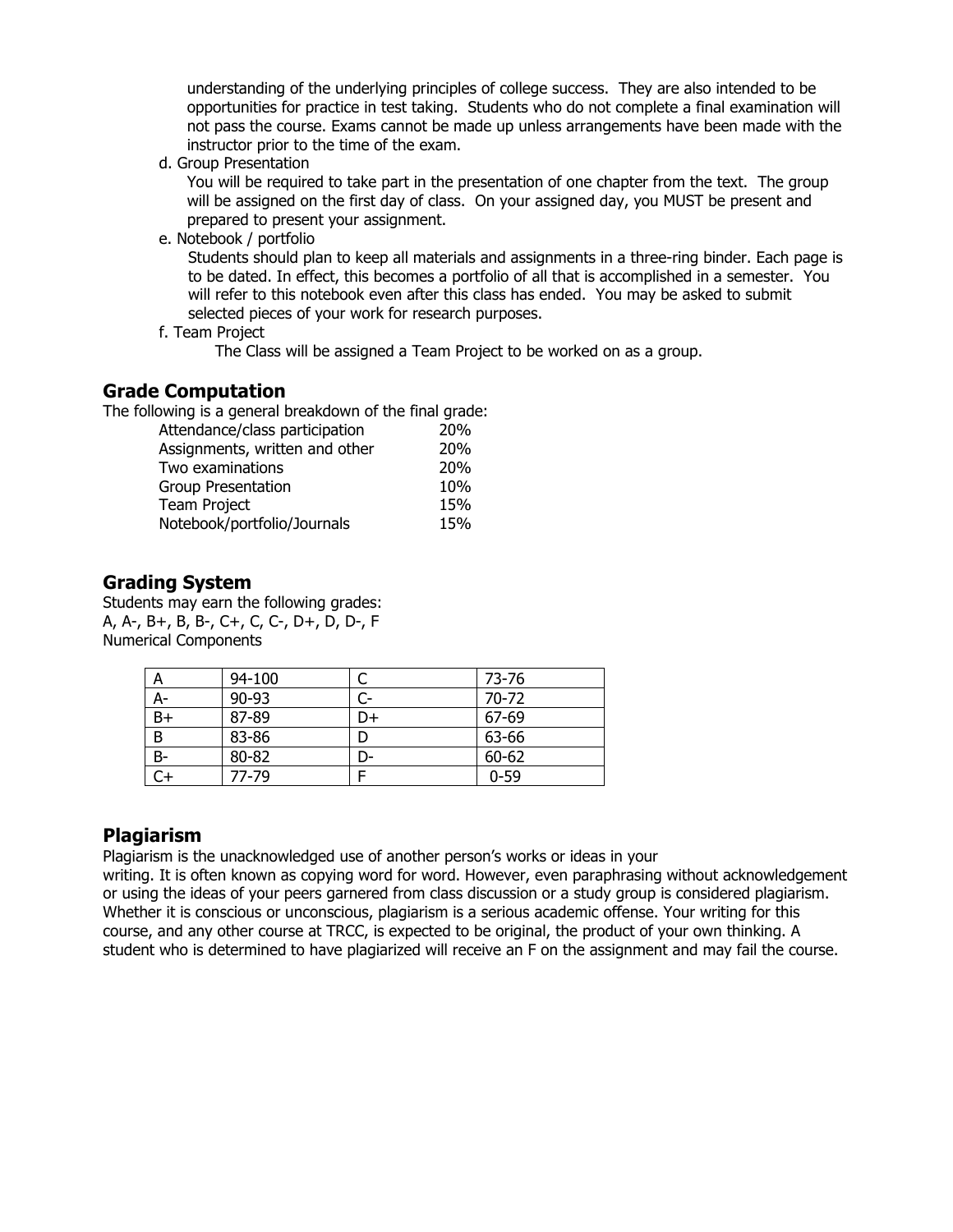## **Instructional Materials**

Required: Coping with College

Required: Three Rivers CC Catalog and Student Handbook (Student Development Office) Required: A three ring binder. Hole puncher, a stapler, & dividers for binder are recommended Required: Student ID card - keep with you so that you can log onto a computer when necessary.

Required: A 3½" data disk

Recommended: A time management tool of some kind

#### **Phones and Beepers**

Students are notified that cellular phones and beepers are allowed in class or in the Learning Resource Center only if they are turned off or turned to a silent mode. Under no circumstances are phones to be answered in class. When there are extenuating circumstances that require that a student be available by phone or beeper, the student should speak to the instructor prior to class, so that together they can arrive at an agreement. If this policy is repeatedly ignored, the student will either be dismissed from the class for the remainder of the class period or will be asked to place the phone on the front desk until class is over.

#### **Prerequisites**

Satisfactory reading placement test scores and completion of the ESL K060 and K061 courses (if appropriate) are the only prerequisites for this course.

Probable Topics for IDS K105 The First Year Experience

Academic Information Modes of Academic Thinking Expectations: Student and Teacher Taking Exams Participation in the College Community **Connunication** Value of Education National Contract Contract Contract Contract Contract Contract Contract Contract Contract Contract Contract Contract Contract Contract Contract Contract Contract Contract Contract Contract Contract Contr Learning Styles **College Life Management Skills** Teaching Styles **Critical Thinking**  College Policies Time Management College Resources **Appreciating Diversity** The Library **Problem Solving** The Computer Lab Stress Management Student Services **Alcohol and Drugs** Alcohol and Drugs The Career Center **Finances** Academic Skills **Nutrition**  Listening Career and Education Planning Lecture Note-taking **Linking Education with Life** Textbook Reading and Note-taking Value Clarification Annotating **Goal Setting** Mapping **Career Exploration**  Study methods Differences for disciplines (Math, Social Science, Science, Humanities) **Summarizing** 

### **College Withdrawal Policy**

Students may withdraw from a class, in writing at the Registrar's Office, for any reason until the end of the 10th week of classes. From the 11th week through the end of the 13th week, a student may withdraw with the signature of the instructor or advisor. Check the college catalog for specific dates. Formal withdrawal eliminates receiving an F for the course.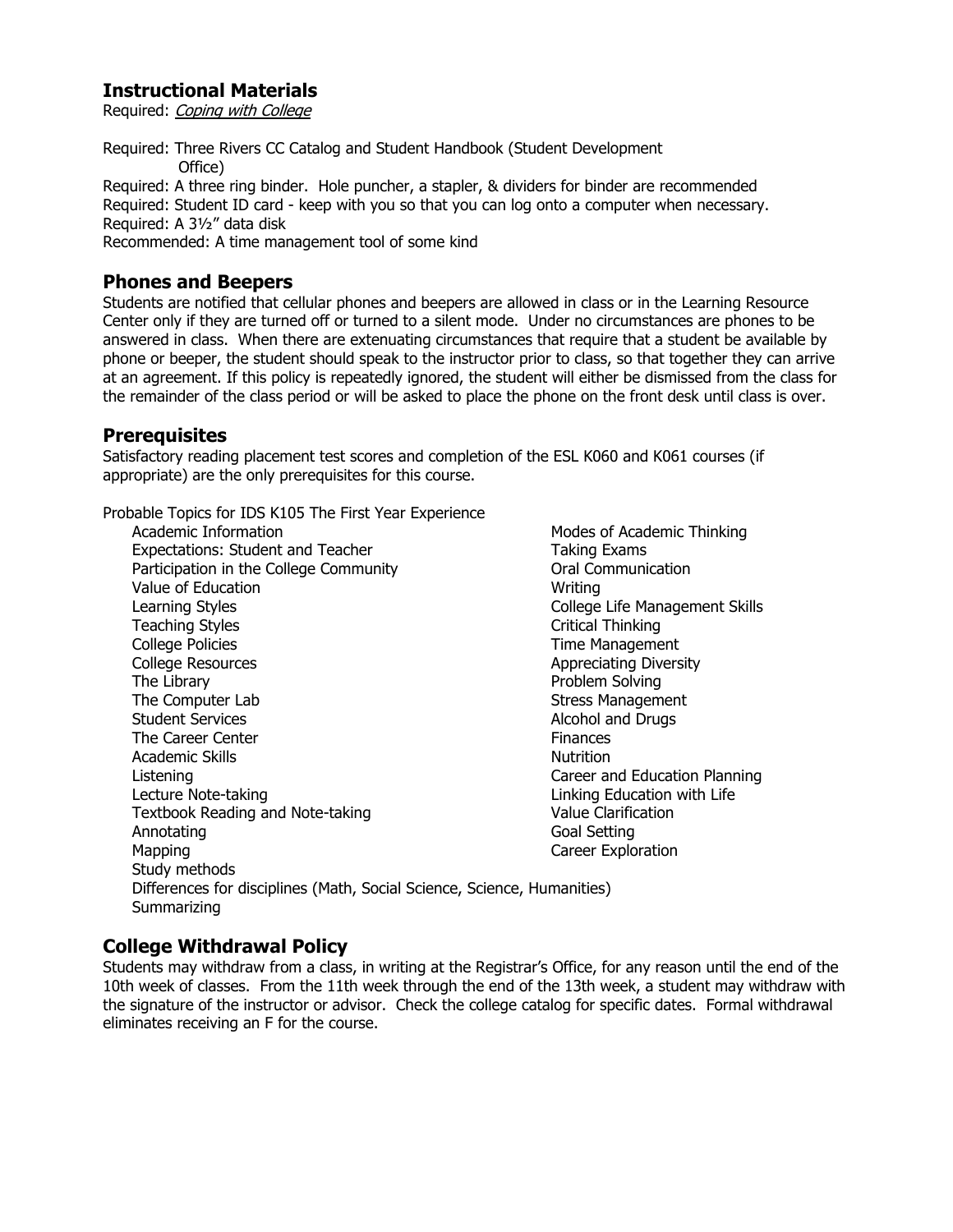## **Attendance Policy**

Since participation, in-class writings, and in-class activities determine a part of each student's grade, each student is urged to attend all classes and to participate in all class discussions. Gratuitous cutting is strongly discouraged. Attendance is taken at the beginning of each class. You are expected to be prompt. Lateness will not be tolerated. If students continue to be late, the door will be locked at the start of class and students will not be allowed to enter.

Further, many of the skills learned in First Year Experience cannot be acquired just by reading a text. For example, there will be several guest speakers, and I will be taking you to the computer lab and to the library for hands-on learning. There will be class debates and discussions where critical thinking and argumentative skills will be refined. Group projects and activities will be accomplished during class. Further, there will be oral reports, PowerPoint presentations, and assignments where students will bring in interesting and informative material that will serve as a basis for discussion and test material. If you miss a class, it is YOUR responsibility to find out what was covered during your absence and what was assigned for homework.

If you are absent on a day that homework is due, mail or email it to me at Three Rivers. The address is on the cover page of this syllabus. The envelope must be postmarked by the due date of the paper. Late homework is not accepted. If you are absent for an exam, notify me ahead of time. I will make arrangements for makeups; which must be taken within one week; however, there will be a ten point deduction.

#### **Classroom Policy** I have only two rules: *Responsibility & Respect*

I respect you and expect respect from you.

Being a mature college student entails responsibility. This means you are responsible for yourself, your education, your assignments, your behavior, your attitude, your timeliness, your contributions to the classroom atmosphere.

Responsible students are generally:

- Prompt: They avoid coming to class late. The class starting time is not a "suggested" started time. Stragglers distract from opening lectures.
- Attentive: They pay close attention to their classmates while they are speaking. They are objective, open-minded, and tolerant of ideas, especially those that seem opposed to their own point of view. Federal Express was considered a dumb idea when presented as a business project in a college class.
- Prepared: They are prepared for active discussions. Reading and homework assignments are essential background for in-class assignments and discussions. We must recognize that a thoughtful question is at least as valuable as a conclusive response.
- Supportive: People are sensitive and anxious about oral and written communication. Encouragement and expressions of appreciation play an important role in teamwork. Strive to find the strengths in your classmates' work. Also, suggestions for improvement are always welcome and improve everyone's creativity and critical thinking skills.
- Contributors to a positive classroom atmosphere: Every assignment provides us with an opportunity for discussion. The quality of discussion depends on you. If you listen carefully, find something of value, and respond enthusiastically, you will help make the class an enjoyable and rewarding experience for everyone. Don't talk while classmates are talking or this will negatively affect your class participation/ contribution grade.